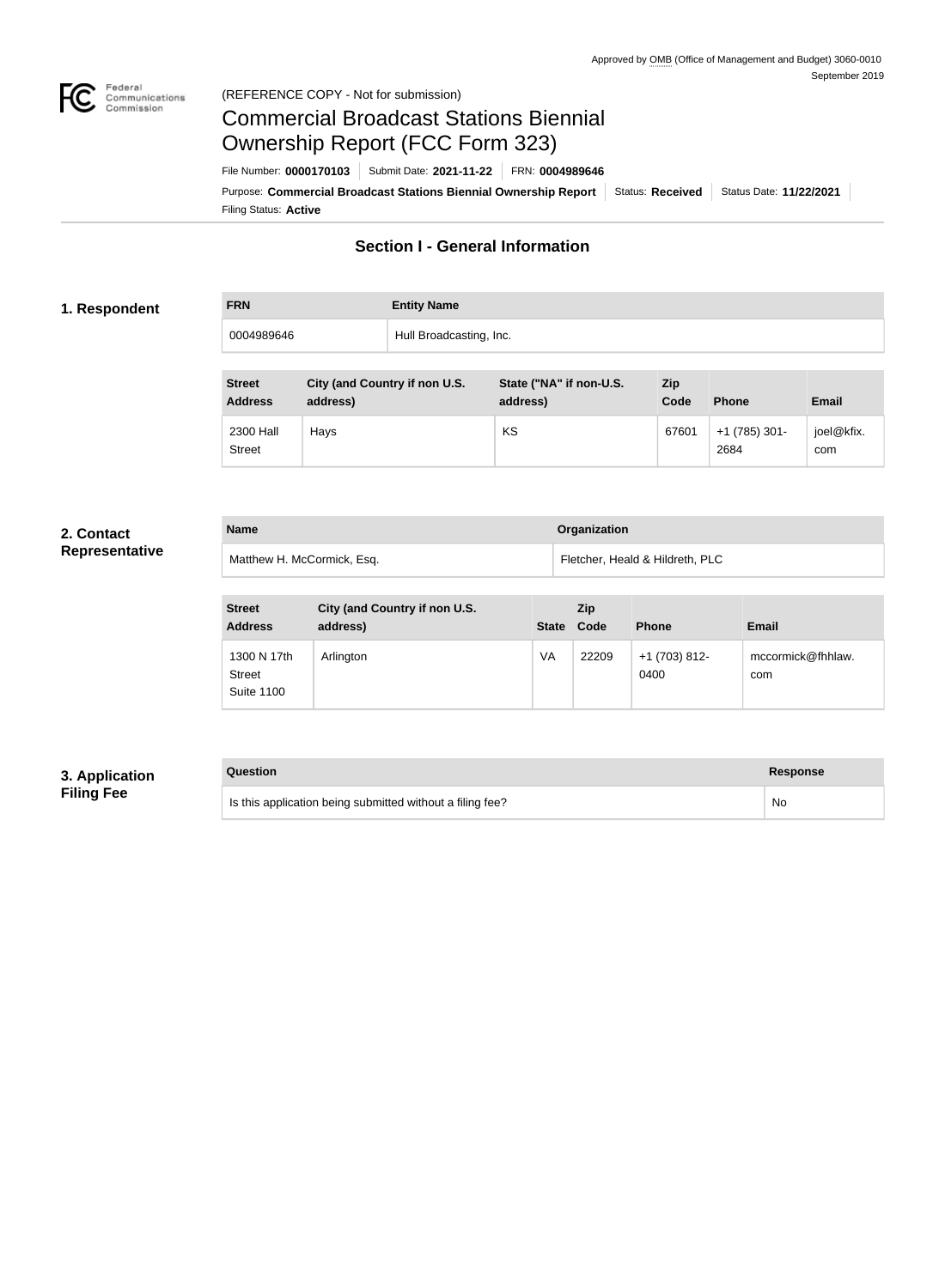| <b>Fees</b> | <b>Application Type</b> | <b>Form Number</b> | <b>Fee Code</b> | Quantity      | <b>Fee Amount</b> | <b>Subtotal</b> |
|-------------|-------------------------|--------------------|-----------------|---------------|-------------------|-----------------|
|             | Biennial                | Form 323           | <b>MAR</b>      | ◠<br><u>_</u> | 85                | \$170.00        |
|             |                         |                    |                 |               | Total             | \$170.00        |

## **4. Nature of Respondent**

| (a) Provide the following information about the Respondent: |                        |
|-------------------------------------------------------------|------------------------|
| <b>Relationship to stations/permits</b>                     | Licensee               |
| <b>Nature of Respondent</b>                                 | Other<br>S-Corporation |

| (b) Provide the following information about this report: |                                                                                                                                                                                                      |
|----------------------------------------------------------|------------------------------------------------------------------------------------------------------------------------------------------------------------------------------------------------------|
| <b>Purpose</b>                                           | Validation and resubmission of a previously filed biennial<br>report (certifying no changes from the previously filed<br>biennial report)<br>0000099498                                              |
| "As of" date                                             | 10/01/2021<br>When filing a biennial ownership report or validating<br>and resubmitting a prior biennial ownership report, this<br>date must be Oct. 1 of the year in which this report is<br>filed. |

## **5. Licensee(s) and Station(s)**

**Respondent is filing this report to cover the following Licensee(s) and station(s):**

| <b>Licensee/Permittee Name</b>        |                  |                   | <b>FRN</b>   |                |
|---------------------------------------|------------------|-------------------|--------------|----------------|
| Hull Broadcasting, Inc.<br>0004989646 |                  |                   |              |                |
|                                       |                  |                   |              |                |
| Fac. ID No.                           | <b>Call Sign</b> | <b>City</b>       | <b>State</b> | <b>Service</b> |
| 77331                                 | <b>KFIX</b>      | <b>PLAINVILLE</b> | KS           | FM             |
| 82841                                 | <b>KBGL</b>      | LARNED            | KS           | <b>FM</b>      |

# **Section II – Biennial Ownership Information**

**1. 47 C.F.R. Section 73.3613 and Other Documents**

Licensee Respondents that hold authorizations for one or more full power television, AM, and/or FM stations should list all contracts and other instruments set forth in 47 C.F.R. Section 73.3613(a) through (c) for the facility or facilities listed on this report. In addition, attributable Local Marketing Agreements (LMAs) and attributable Joint Sales Agreements (JSAs) must be disclosed by the licensee of the brokering station on its ownership report. If the agreement is an attributable LMA, an attributable JSA, or a network affiliation agreement, check the appropriate box. Otherwise, select "Other." Non-Licensee Respondents, as well as Licensee Respondents that only hold authorizations for Class A television and/or low power television stations, should select "Not Applicable" in response to this question.

| <b>Document Information</b>           |                           |  |
|---------------------------------------|---------------------------|--|
| Description of contract or instrument | ARTICLES OF INCORPORATION |  |
| Parties to contract or instrument     | STATE OF KANSAS           |  |
| Date of execution                     | 07/2000                   |  |
| Date of expiration                    | No expiration date        |  |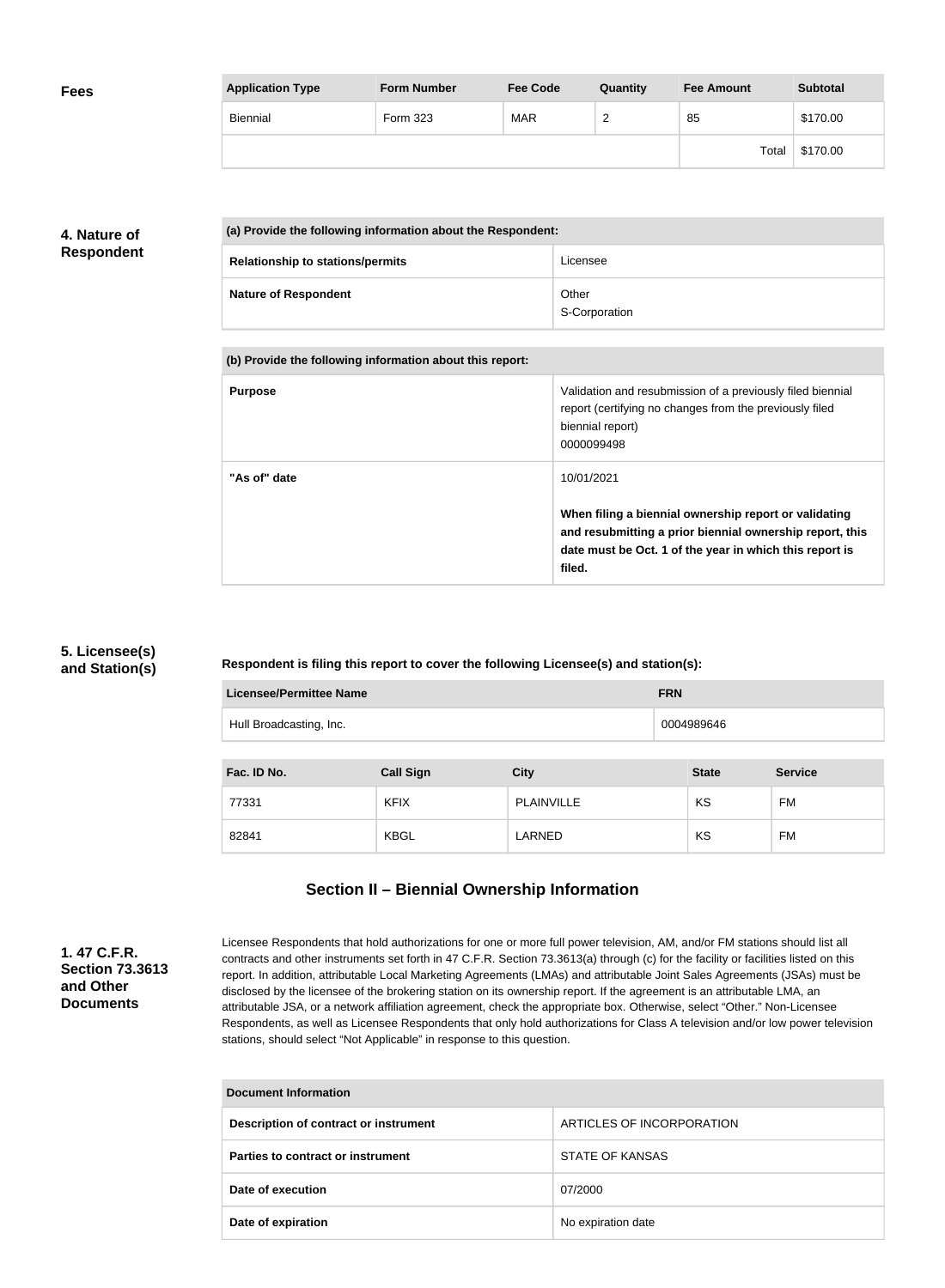#### **2. Ownership Interests**

**(a)** Ownership Interests. This Question requires Respondents to enter detailed information about ownership interests by generating a series of subforms. Answer each question on each subform. The first subform listing should be for the Respondent itself. If the Respondent is not a natural person, also list each of the officers, directors, stockholders, non-insulated partners, non-insulated members, and any other persons or entities with a direct attributable interest in the Respondent pursuant to the standards set forth in 47 C.F.R. Section 73.3555. (A "direct" interest is one that is not held through any intervening companies or entities.) List each interest holder with a direct attributable interest in the Respondent separately.

Leave the percentage of total assets (Equity Debt Plus) field blank for an interest holder unless that interest holder has an attributable interest in the Respondent solely on the basis of the Commission's Equity Debt Plus attribution standard, 47 C.F.R. Section 73.3555, Note 2(i).

In the case of vertical or indirect ownership structures, list only those interests in the Respondent that also represent an attributable interest in the Licensee(s) for which the report is being submitted.

Entities that are part of an organizational structure that includes holding companies or other forms of indirect ownership must file separate ownership reports. In such a structure do not report, or file a separate report for, any interest holder that does not have an attributable interest in the Licensee(s) for which the report is being submitted.

Please see the Instructions for further detail concerning interests that must be reported in response to this question.

The Respondent must provide an FCC Registration Number for each interest holder reported in response to this question. Please see the Instructions for detailed information and guidance concerning this requirement.

| <b>FRN</b>                                                                                                                       | 0004989646                                              |                      |                            |
|----------------------------------------------------------------------------------------------------------------------------------|---------------------------------------------------------|----------------------|----------------------------|
| <b>Entity Name</b>                                                                                                               | Hull Broadcasting, Inc.                                 |                      |                            |
| <b>Address</b>                                                                                                                   | PO Box                                                  |                      |                            |
|                                                                                                                                  | <b>Street 1</b>                                         | 2300 Hall Street     |                            |
|                                                                                                                                  | <b>Street 2</b>                                         |                      |                            |
|                                                                                                                                  | <b>City</b>                                             | Hays                 |                            |
|                                                                                                                                  | State ("NA" if non-U.S.<br>address)                     | KS                   |                            |
|                                                                                                                                  | <b>Zip/Postal Code</b>                                  | 67601                |                            |
|                                                                                                                                  | Country (if non-U.S.<br>address)                        | <b>United States</b> |                            |
| <b>Listing Type</b>                                                                                                              | Respondent                                              |                      |                            |
| <b>Positional Interests</b><br>(check all that apply)                                                                            | Respondent                                              |                      |                            |
| <b>Tribal Nation or Tribal</b><br><b>Entity</b>                                                                                  | Interest holder is not a Tribal nation or Tribal entity |                      |                            |
| <b>Interest Percentages</b><br>(enter percentage values                                                                          | Voting                                                  | 0.0%                 | <b>Jointly Held?</b><br>No |
| from 0.0 to 100.0)                                                                                                               | <b>Equity</b>                                           | 0.0%                 |                            |
|                                                                                                                                  | <b>Total assets (Equity Debt</b><br>Plus)               | 0.0%                 |                            |
| Does interest holder have an attributable interest in one or more broadcast stations<br>No<br>that do not appear on this report? |                                                         |                      |                            |
|                                                                                                                                  |                                                         |                      |                            |

#### **Ownership Information**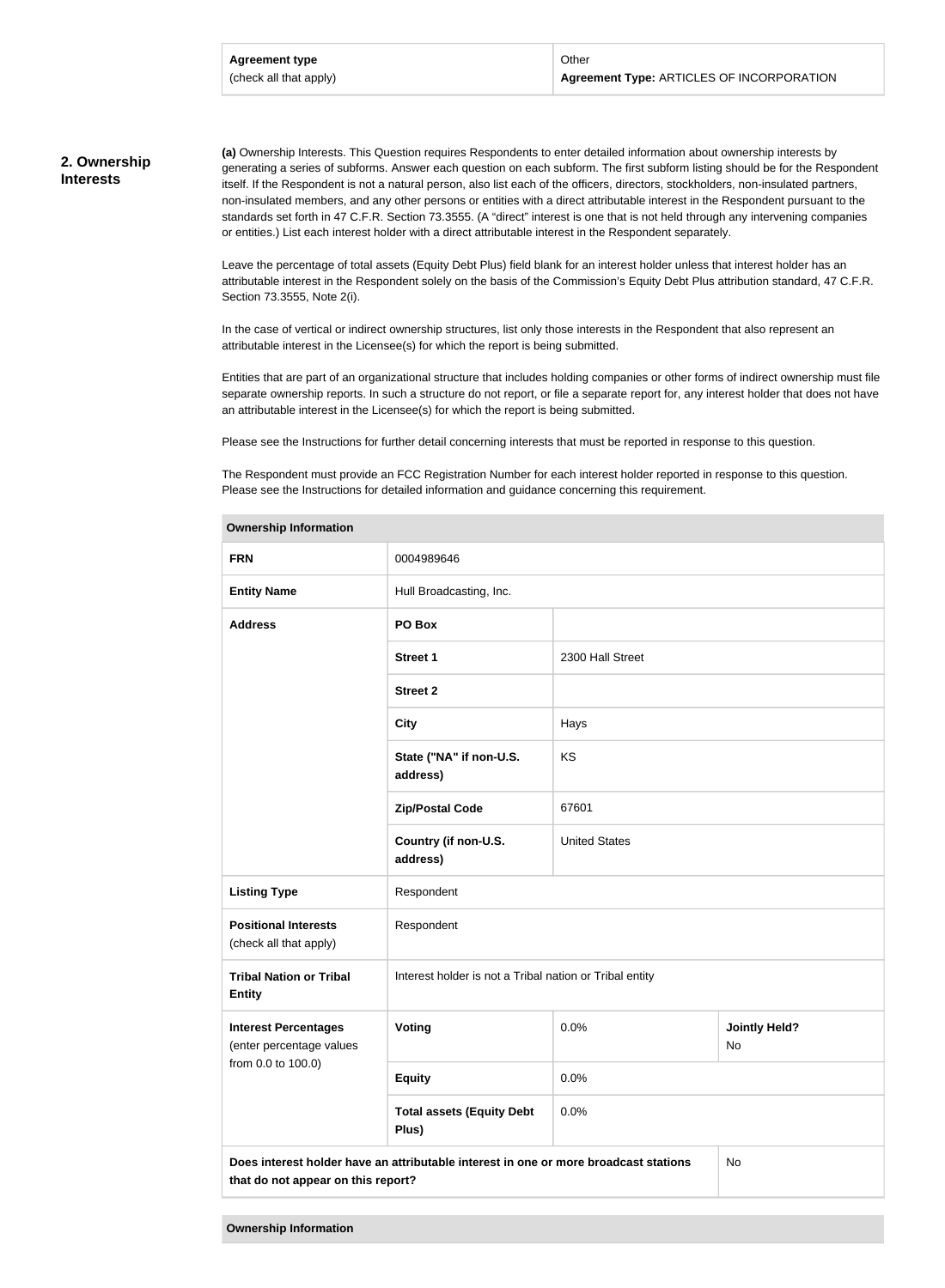| <b>FRN</b>                                                                                                                       | 0019437623                                |                        |                            |  |
|----------------------------------------------------------------------------------------------------------------------------------|-------------------------------------------|------------------------|----------------------------|--|
| <b>Name</b>                                                                                                                      | <b>Richard Hull</b>                       |                        |                            |  |
| <b>Address</b>                                                                                                                   | PO Box                                    |                        |                            |  |
|                                                                                                                                  | <b>Street 1</b>                           | 1721 Woodgate Drive    |                            |  |
|                                                                                                                                  | <b>Street 2</b>                           |                        |                            |  |
|                                                                                                                                  | <b>City</b>                               | Goshen                 |                            |  |
|                                                                                                                                  | State ("NA" if non-U.S.<br>address)       | IN                     |                            |  |
|                                                                                                                                  | <b>Zip/Postal Code</b>                    | 46526                  |                            |  |
|                                                                                                                                  | Country (if non-U.S.<br>address)          | <b>United States</b>   |                            |  |
| <b>Listing Type</b>                                                                                                              | Other Interest Holder                     |                        |                            |  |
| <b>Positional Interests</b><br>(check all that apply)                                                                            | Officer, Director, Stockholder            |                        |                            |  |
| Citizenship, Gender,                                                                                                             | <b>Citizenship</b>                        | <b>US</b>              |                            |  |
| <b>Ethnicity, and Race</b><br><b>Information (Natural</b>                                                                        | Gender                                    | Male                   |                            |  |
| <b>Persons Only)</b>                                                                                                             | <b>Ethnicity</b>                          | Not Hispanic or Latino |                            |  |
|                                                                                                                                  | Race                                      | White                  |                            |  |
| <b>Interest Percentages</b><br>(enter percentage values                                                                          | <b>Voting</b>                             | 50.0%                  | <b>Jointly Held?</b><br>No |  |
| from 0.0 to 100.0)                                                                                                               | <b>Equity</b>                             | 50.0%                  |                            |  |
|                                                                                                                                  | <b>Total assets (Equity Debt</b><br>Plus) | 0.0%                   |                            |  |
| Does interest holder have an attributable interest in one or more broadcast stations<br>No<br>that do not appear on this report? |                                           |                        |                            |  |

#### **Ownership Information**

| <b>FRN</b>                                            | 0019437615                          |                      |  |
|-------------------------------------------------------|-------------------------------------|----------------------|--|
| <b>Name</b>                                           | Sharon Hull                         |                      |  |
| <b>Address</b>                                        | PO Box                              |                      |  |
|                                                       | <b>Street 1</b>                     | 1721 Woodgate Drive  |  |
|                                                       | <b>Street 2</b>                     |                      |  |
|                                                       | <b>City</b>                         | Goshen               |  |
|                                                       | State ("NA" if non-U.S.<br>address) | IN                   |  |
|                                                       | <b>Zip/Postal Code</b>              | 46526                |  |
|                                                       | Country (if non-U.S.<br>address)    | <b>United States</b> |  |
| <b>Listing Type</b>                                   | Other Interest Holder               |                      |  |
| <b>Positional Interests</b><br>(check all that apply) | Officer, Director                   |                      |  |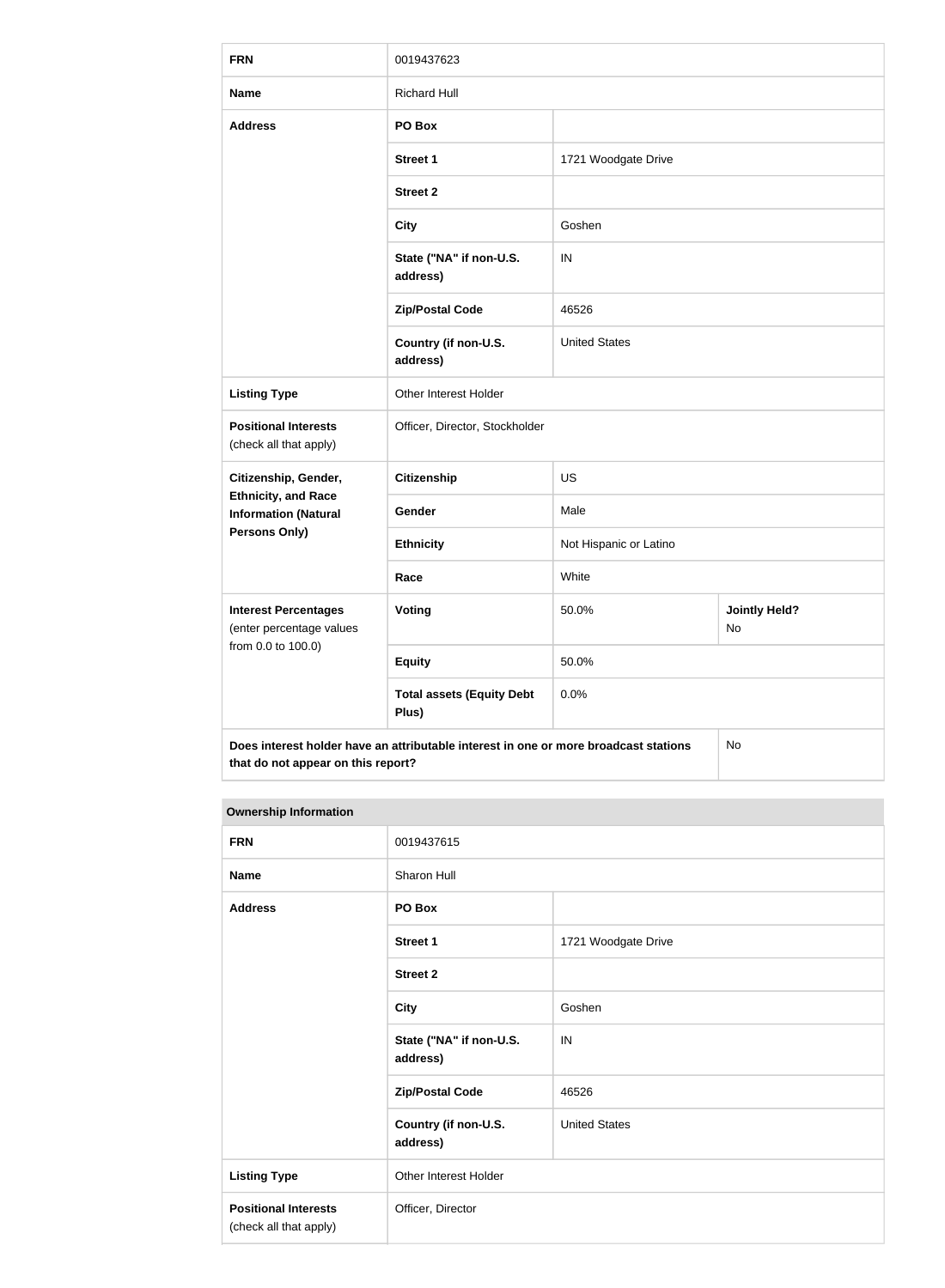| Citizenship, Gender,<br><b>Ethnicity, and Race</b><br><b>Information (Natural</b><br><b>Persons Only)</b>                  | <b>Citizenship</b>                        | <b>US</b>              |                                   |
|----------------------------------------------------------------------------------------------------------------------------|-------------------------------------------|------------------------|-----------------------------------|
|                                                                                                                            | Gender                                    | Female                 |                                   |
|                                                                                                                            | <b>Ethnicity</b>                          | Not Hispanic or Latino |                                   |
|                                                                                                                            | Race                                      | White                  |                                   |
| <b>Interest Percentages</b><br>(enter percentage values                                                                    | Voting                                    | 50.0%                  | <b>Jointly Held?</b><br><b>No</b> |
| from 0.0 to 100.0)                                                                                                         | <b>Equity</b>                             | 50.0%                  |                                   |
|                                                                                                                            | <b>Total assets (Equity Debt</b><br>Plus) | 0.0%                   |                                   |
| Does interest holder have an attributable interest in one or more broadcast stations<br>that do not appear on this report? |                                           |                        | <b>No</b>                         |

| (b) Respondent certifies that any interests, including equity, financial, or voting<br>interests, not reported in this filing are non-attributable.<br>If "No," submit as an exhibit an explanation. | Yes |
|------------------------------------------------------------------------------------------------------------------------------------------------------------------------------------------------------|-----|
|------------------------------------------------------------------------------------------------------------------------------------------------------------------------------------------------------|-----|

| (c) Does the Respondent or any reported interest holder         | No. |
|-----------------------------------------------------------------|-----|
| hold an attributable interest in any newspaper entities in      |     |
| the same market as any station for which this report is         |     |
| filed, as defined in 47 C.F.R. Section 73.3555?                 |     |
| If "Yes," provide information describing the interest(s), using |     |
| EITHER the subform OR the spreadsheet option below.             |     |
| Respondents with a large number (50 or more) of entries to      |     |
| submit should use the spreadsheet option.                       |     |
| NOTE: Spreadsheets must be submitted in a special XML           |     |
| Spreadsheet format with the appropriate structure that is       |     |
| specified in the documentation. For instructions on how to      |     |
| use the spreadsheet option to complete this question            |     |
| (including templates to start with), please Click Here.         |     |
| If using the subform, leave the percentage of total assets      |     |
| (Equity Debt Plus) field blank for an interest holder unless    |     |
| that interest holder has an attributable interest in the        |     |
| newspaper entity solely on the basis of the Commission's        |     |
| Equity Debt Plus attribution standard, 47 C.F.R. Section        |     |
| 73.3555, Note 2(i). If using an XML Spreadsheet, enter "NA"     |     |
| into the percentage of total assets (Equity Debt Plus) field    |     |
| for an interest holder unless that interest holder has an       |     |
| attributable interest in the newspaper entity solely on the     |     |
| basis of the Commission's Equity Debt Plus attribution          |     |
| standard.                                                       |     |
| The Respondent must provide an FCC Registration Number          |     |
| for each interest holder reported in response to this           |     |
| question. Please see the Instructions for detailed information  |     |
| and guidance concerning this requirement.                       |     |

**(d) Are any of the individuals listed as an attributable interest holder in the Respondent married to each other or related to each other as parentchild or as siblings?** Yes

If "Yes," provide the following information for each such the relationship.